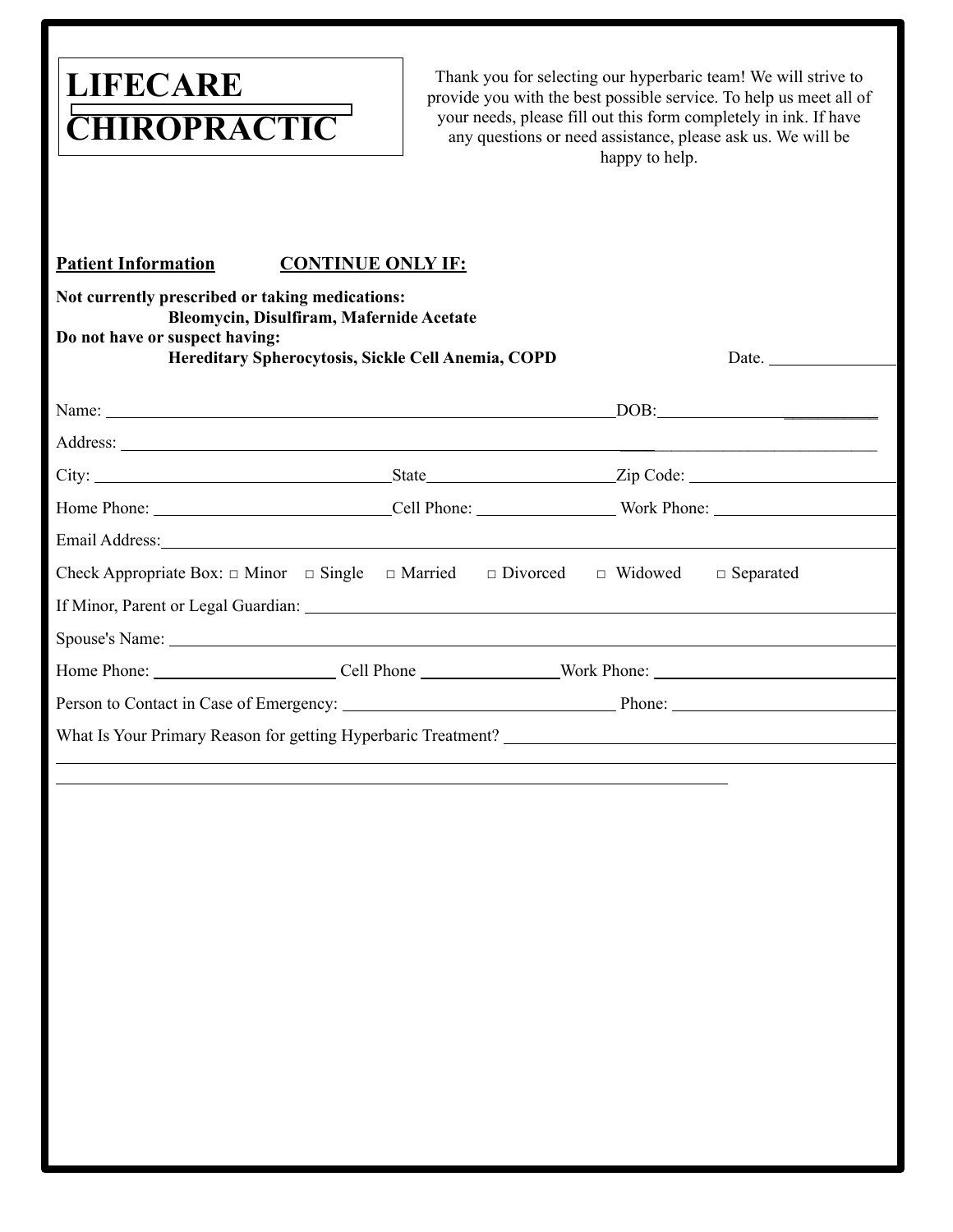# **Patient Medical History**  9. Do you have or have you had any of the following? Yes No Yes No Are you under medical treatment now?  $\Box$   $\Box$  5. Do you use alcohol?  $\Box$ 2. Do you exercise on a regular basis? If yes, how often? ☐ ☐ If yes. how Often? \_\_\_\_\_\_\_\_\_\_\_\_\_\_ 3. Do you use tobacco?  $\Box$   $\Box$  6 Are you pregnant or think you may be  $\Box$ pregnant.? If yes, how many weeks? if no, what was the date of your last menstrual period? \_\_\_\_\_\_\_\_\_\_\_\_\_\_ 4. Have you ever been hospitalized for any surgical  $\Box$ operation or serious illness within the last 5 years? if yes. please explain.  $\Box$  7. Are you taking any medication(s)? If yes, what medication(s) are cm taking? ☐ ☐ 8. List any medications you are allergic to: Yes No Yes No Yes No Acute Respiratory illness □ □ □ Frequent Ear infections □ □ Mitral Valve Prolapse □ □ AIDS or HIV Infection □ □ Frequently Tired □ □ Neurological Disease □ □ Anemia □ □ <del>□</del> Glaucoma □ □ Radiation Therapy □ □ Angina ☐ ☐ Hay Fever: Allergies ☐ ☐ If yes when? \_\_\_\_\_\_\_\_\_\_\_ Anxiety □ Hepatitis/Jaundice □ Recent Weight Loss □ Arthritis □ Heart Attack □ Respiratory Problems □ □ Asthma □ Heart Disease □ Rheumatic Fever □ □ Back Pain □ Heart Murmur □ Ringing in the Ears □ □ Cancer □ Heart Problems □ Rosacea □ □ Chemical Sensitivity □ □ □ Herpes □ □ Seizure Disorders □ □ Chest Pains □ High Blood Pressure □ Stomach Problem Ulcers □ □ Chronic Bronchitis <del>□</del> □ Infections. Frequent □ □ Stroke □ □ Chronic Fatigue (CF.S7 □ □ Kidney Disease □ □ Swollen Ankles □ □ Claustrophobia □ □ Leukemia □ □ Thyroid Problems □ □ Diabetes — Insulin Dependant □ □ Liver Disease □ □ □ Tuberculosis □ □ Emphysema □ Low Blood Pressure □ Other □ □ Fainting: Seizures □ □ Lung Disease □ Fever Related seizures <del>□</del> □ <u></u>□ Lung Injection. Frequent □ □ Fibromyalgia □ □ Malignant Disease □ □ □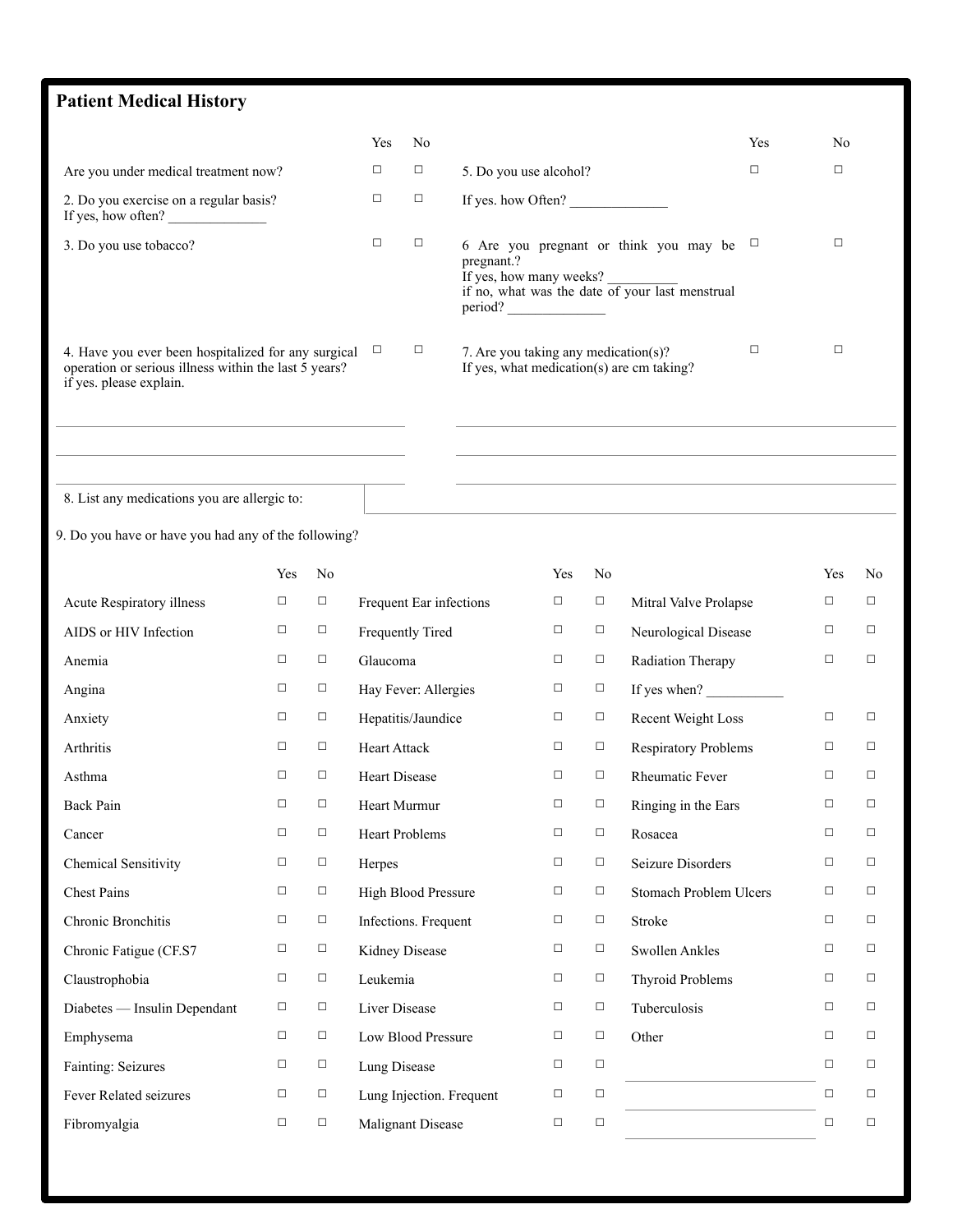|                                                                | 1 CS | 150 |
|----------------------------------------------------------------|------|-----|
| 10. Have you ever had any ear problems?                        |      |     |
| 11. Do you have any problems with your ears when you fly?      |      |     |
| 12. Do you have any problems going up and down in an elevator? |      |     |
| 13. Do you have back problems? Patient Comments:               |      |     |

I certify that I have read and understand the above Information to the best of my knowledge. The above questions have been accurately answered. I authorize the release of any medical Information from my chart to any physician or physicians who may be involved in my medical treatment I understand it is my responsibility to update this information as needed. This includes changes in medical conditions/diagnosis medications and Personal and physician contact information. l agree to be responsible for payment of all services rendered on any or my dependents behalf.

 $V_{\text{ext}} = N_{\text{tot}}$ 

| Signature of patient (parent or guardian) |      |  |  |  |  |
|-------------------------------------------|------|--|--|--|--|
| Doctor's Comments.                        | Date |  |  |  |  |
|                                           |      |  |  |  |  |

## **mild Hyperbaric Therapy Consent Form**

**The technology, known as mild Hyperbaric Therapy (mHBT), has been reported to have beneficial effects for a wide range of conditions, without negative side effects. Nevertheless, as with many treatments, there are areas of concern which you should be aware. It is important that you take a few minutes to read the following information.** 

**OTIC BAROTRAUMA:** Is a condition of injury to the eardrum and is extremely unlikely to occur in the mild hyperbaric chamber. However, severe ear discomfort can be caused if you cannot equalize the pressure in your ears. As the chamber is pressurized and depressurized you must be able to equalize the pressure in your ears to acclimate to the pressure changes. You will most likely experience "popping" in your ears. This is normal. You can assist the equalization process by yawning, chewing, swallowing, working your jaw side to side and up and down, turning the head side to side and ear to shoulder. Sitting upright in the chamber during pressurization and depressurization will generally also make the equalization process more comfortable. In general, doing whatever assists you being comfortable when taking off and landing in a plane may be most effective for you. Continue to do this as needed for the duration of pressurization and depressurization. When the chamber reaches full pressure and again when the chamber is completely deflated there should be no additional pressure in the ears. **IF YOU ARE UNABLE TO EQUALIZE EAR PRESSURE AND EXPERIENCE PAIN IN ONE OR BOTH EARS, IT IS CRITICAL THAT YOU COMMUNICATE ANY DISCOMFORT IMMEDIATELY TO THE STAFF.** This will give us the opportunity to make adjustments in the pressurization or depressurization process to eliminate discomfort. If you are unable to equalize the pressure in your ears the visit will be immediately terminated. If this happens or if pain persists beyond the visit, we recommend that you consult your physician to evaluate and alleviate the situation before attempting another visit.

**EAR, SINUS AND/OR THROAT CONGESTION, HEAD COLDS, VIRUS OR PRIOR TRAUMA TO THE EARS:** You may consider rescheduling your visit in the chamber if you are suffering from any of these conditions. Discomfort from these conditions is less frequent but may occur. **IF YOU ARE UNABLE TO EQUALIZE EAR PRESSURE AND EXPERIENCE PAIN IN ONE OR BOTH EARS, IT IS CRITICAL THAT YOU COMMUNICATE ANY DISCOMFORT IMMEDIATELY TO THE STAFF** so we can assist you or terminate your visit. We recommend you consult your physician in order to alleviate the underlying condition before attempting another visit.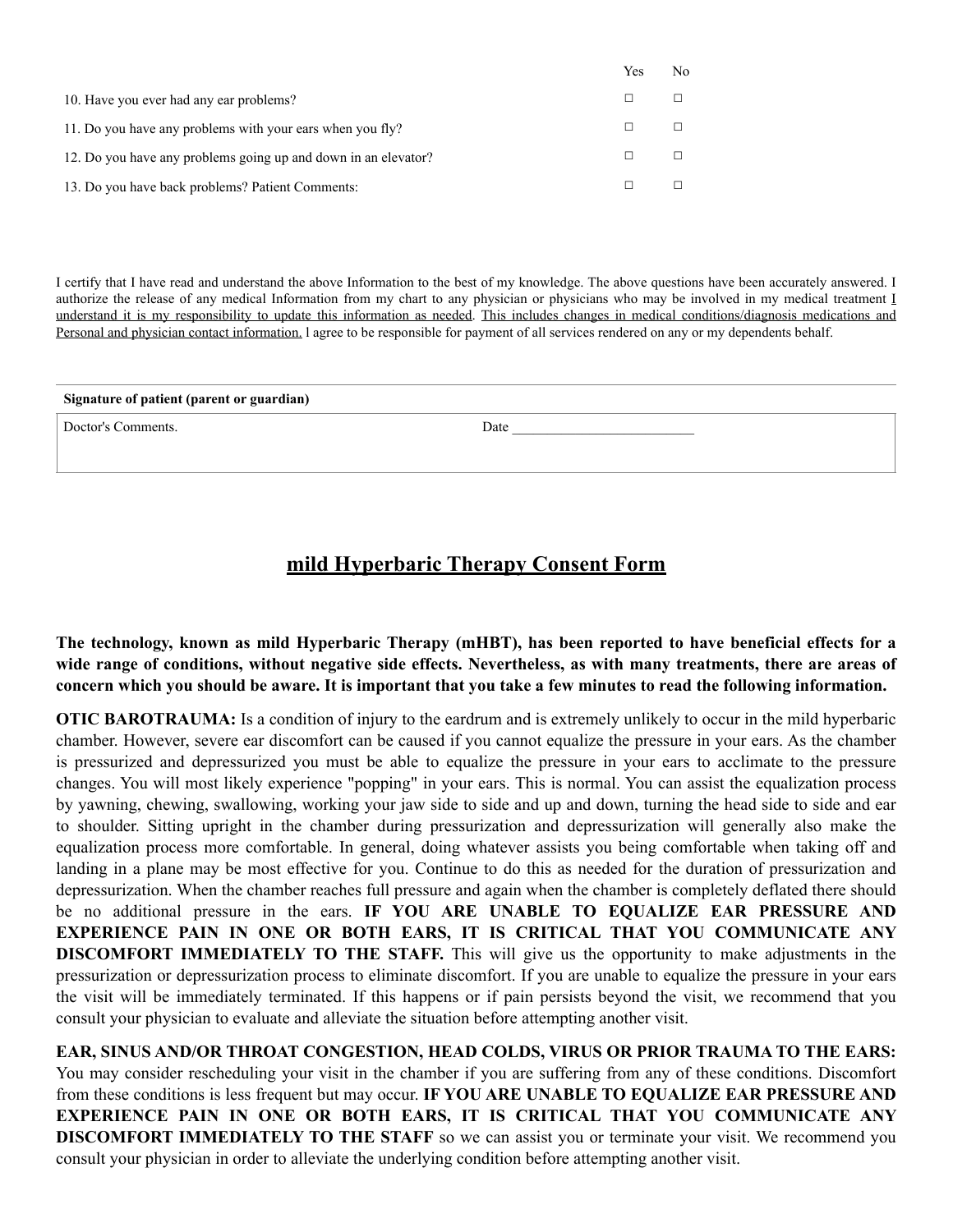**PULMONARY HYPEREXPANSION:** This condition is very rare under mild hyperbaric treatments. However, to be overly cautious, **HOLDING YOUR BREATH DURING DECOMPRESSION MUST BE AVOIDED** as it could lead to expansion of the air in your lungs and damage to the lung tissues. In the highly unlikely event of an unexpected rapid decompression, it is critical that you exhale immediately.

**MEDICATIONS:** mild Hyperbaric Therapy may enhance the effectiveness or increase the metabolism (decrease the effectiveness) of any medication you are taking. **IT IS RECOMMENDED THAT YOU HAVE THE DOSAGE AND FREQUENCY OF ALL MEDICATIONS MONITORED AND ADJUSTED REGULARLY BY YOUR PHYSICIAN.** 

**PREGNANCY**: **MILD HYPERBARIC THERAPY IS NOT ALLOWED DURING THE FIRST TRIMESTER.** After this time it may be beneficial to both mother and child.

**INITIALS** 

**SEIZURES**: mild Hyperbaric Therapy is not associated with causing or inducing seizures. To be on the cautious side we have established a seizure protocol that involved reaching full pressure (4.2psi) and spending full treatment time (standard 1 hour) in the chamber over a series of staged visits**. IF ANYONE IN GETTING IN THE CHAMBER IS SEIZURE PRONE, THE STAFF MUST BE MADE AWARE PRIOR TO THE FIRST VISIT**. If a seizure is experienced in our clinic, unless otherwise instructed (and a waver is signed), our procedure is to call 911, remove the patient from the chamber and make the individual as comfortable as possible.

**DETOXIFYING OR CELL DIEOFF**: mild Hyperbaric Therapy may assist the body to naturally detoxify and balance digestive flora. **AN INDIVIDUAL MAY EXPERIENCE SOME DISCOMFORT FROM THIS PROCESS IN AS LITTLE AS 1 TO 36 HOURS AFTER TREATMENT**. Symptoms may include; flu like symptoms, loss of appetite, stomach ach, constipation, diarrhea, headache, behavioral issues etc. Although unpleasant, this is a natural process and continuing treatments may be of benefit to more rapidly accomplish a positive result. **However, IF SYMPTOMS PERSIST, WE RECOMMEND CONSULTING YOUR PHYSICIAN TO EVALUATE AND ALLEVIATE THE SITUATION BEFORE ATTEMPTING ANOTHER VISIT.**

**PNEUMOTHORAX:** mild Hyperbaric Therapy is contraindicated for an existing pneumothorax (collapsed lung). **IF YOU HAVE A PNEUMOTHORAX OR SUSPECT THAT A PNEUMOTHORAX IS AN ISSUE, YOU WILL NOT BE ALLOWED IN THE CHAMBER UNTIL YOU/WE RECEIVE A DOCTOR'S CLEARANCE**. If you have experienced a pneumothorax in the past and have already been 'Veered from your doctor" to resume normal activity, once you have provided a written confirmation you should be able to proceed with mild Hyperbaric Therapy you should be able to proceed with mild Hyperbaric Therapy.

**COMPRESSIVE BRAIN LESIONS - SUBDURAL HEMATOMA, INTERCRANIAL HEMATOMA:** mild Hyperbaric Therapy is contraindicated for existing compressive brain lesions (subdural hematoma, intercranial hematoma). **IF YOU HAVE COMPRESSIVE BRAIN LESIONS OR SUSPECT THAT COMPRESSIVE BRAIN LESIONS ARE AN ISSUE, YOU WILL NOT BE ALLOWED IN THE CHAMBER UNTIL YOU/WE RECEIVE A DOCTOR'S CLEARANCE.** If you have experienced compressive brain lesions in the past and have already been "cleared from your doctor" to resume normal activity, once you have provided a written confirmation you should be able to proceed with mild Hyperbaric Therapy.

**DIABETES / INSULIN DEPENDANT:** Insulin dependency may result in a drop in blood sugar while in the chamber**. IT IS CRITICAL THAT YOU IMMEDIATELY COMMUNICATE TO THE STAFF IF YOU EXPERIENCE OR ANTICIPATE AN EPISODE. YOUR TREATMENT WILL BE TERMINATED**. You are required to; A) take a blood